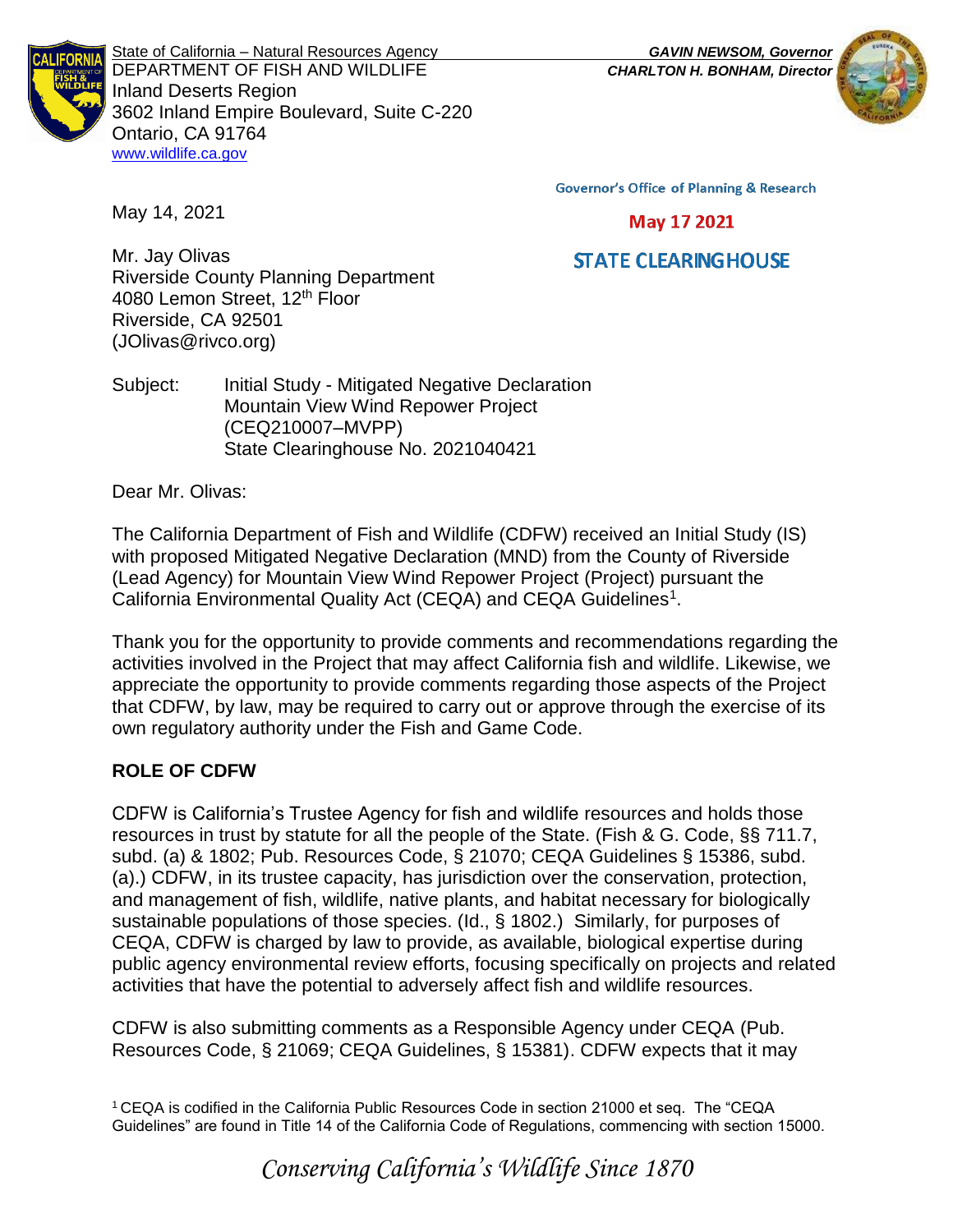Mr. Jay Olivas, County of Riverside State Clearinghouse No. 2021040421 Page 2 of 16

need to exercise regulatory authority as provided by the Fish and Game Code. As proposed, for example, the Project may be subject to CDFW's lake and streambed alteration regulatory authority. (Fish & G. Code, § 1600 et seq.) Likewise, to the extent implementation of the Project as proposed may result in "take" as defined by State law of any species protected under the California Endangered Species Act (CESA) (Fish & G. Code, § 2050 et seq.), the Project proponent may seek related take authorization as provided by the Fish and Game Code.

# **PROJECT LOCATION**

The Mountain View Wind Repower Project site is located near Whitewater and Bonnie Bell communities in Riverside County, California, at South of Garnet Street, approximately 3 miles west of Indian Canyon Drive, and at north of the City of Palm Springs, in the northwestern portion of the Coachella Valley. A portion of the underground electrical collection system and Mount Wind substation improvements are situated within the City of Palm Springs. State Route 111 and the City of Palm Springs are located south of the site, and Interstate 10 is situated at north of the site. The Project site occurs within Section 13 of Township 3 South, Range 3 East, and Sections 17 and 18 of Township 3 South, Range 4 East, of the Desert Hot Springs and Whitewater U.S. Geological Survey (USGS) Quadrangles. The approximate geographic center of the Project site is positioned at 33°54′28.04″N (latitude) and 116°35′32.03″W (longitude). The Project site includes 42 parcels and a portion of two additional parcels. The Project covers 139.1 acres on a 1,255.19-acre site, and of the 1,255.19 acres, 1,202.86 acres occur on private land and 52.34 acres are situated within Bureau of Land Management (BLM) jurisdiction.

The site is located within the Coachella Valley Multiple Species Habitat Conservation Plan (CVMSHCP) area, and about 383.39 acres in the western portion of the Project site overlap the Whitewater Floodplain Conservation Area (WFCA). The site is positioned in the northwestern portion of the Coachella Valley within unincorporated Riverside County and the City of Palm Springs. The Coachella Valley extends approximately 45 miles southeast of the San Bernardino Mountains and constitutes the westernmost portion of the Colorado Desert. The Coachella Valley connects with the greater Los Angeles region to the west via the San Gorgonio Pass. Facilities on private lands would be within the jurisdiction of the County of Riverside and the City of Palm Springs, and the facilities on public lands would be within the jurisdiction of BLM. The land uses within the vicinity of the Project site can broadly be described as mixed wind energy resources, industrial and commercial properties, and rural residences. The Union Pacific Railroad ROW runs east–west, south of the Project site, and Coachella Valley Water District percolation ponds are placed south of the ROW. I-10 runs northwest–southeast, north of the Project site, and additional wind energy development, SR-62, and vacant desert land are situated at north of I-10. Existing wind energy development is also present southeast of the Project site. Some commercial and industrial land uses are present east of the Project site, adjacent to North Indian Canyon Drive. The land between the noncontiguous portions of the site consists of wind energy development, rural residential, and undeveloped land.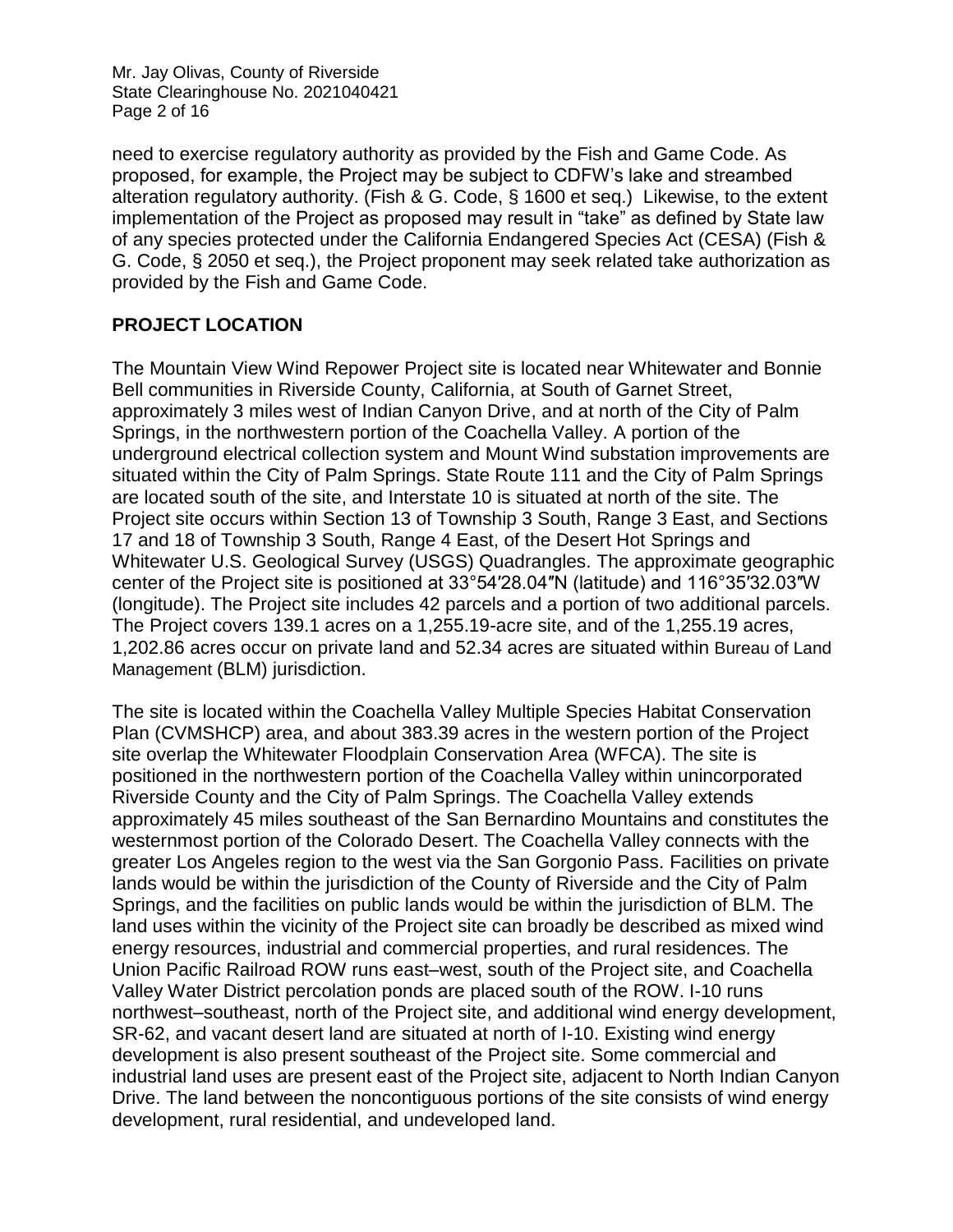Mr. Jay Olivas, County of Riverside State Clearinghouse No. 2021040421 Page 3 of 16

### **PROJECT DESCRIPTION**

#### CEQA Lead: County of Riverside

#### Applicant: Mountain View Power Partners LLC (MVPP)

The proposed Project would repower the existing wind energy facilities with modern, higher capacity Wind Turbine Generators (WTGs), and is anticipated to be operational by December 2022. The Project activities will comprise removal of 93 existing Mitsubishi 600-kilowatt (kW) WTGs and the subsequent installation of 16 Vestas 3.6 and 4.3 MW WTGs with a maximum height of 492 feet. Seven existing Mitsubishi 600 kW WTGs would remain as part of the proposed Project. The Project would be capable of producing approximately 229.90 gigawatt hours (GWh) of power per year for operational years 1 through 10 and 215.90 GWh of power annually beyond operational year 10, assuming decommissioning of the seven Mitsubishi 600 kW WTGs.

The applicant requested a setback reduction for two WTGs in the northeast portion of the Project site to reduce scenic setback from 1,320 feet to 1,000 feet. The Project also proposed to modify a 281.81-acre portion of an existing 600-acre parcel from Rural Residential (R-R) to Wind Energy (W-E). A wind access setback Variance proposed to reduce the five (5) times rotor diameter wind access setback for seven (7) existing WTGs and four (4) new WTGs. Five (5) times the rotor diameter for the existing and new WTGs would be 225 meters (738.19 feet) and 585 meters (1,919.29 feet), respectively.

Two Environmental Impact Reports were previously certified by the Riverside County in 2000 and 2001 for portions of existing MVPP I & II Projects on privately owned land. Existing electrical infrastructure runs east of the Project site and delivers the electrical power generated by the existing MVPP I & II wind energy facility the Southern California Edison (SCE) Mount Wind Substation, located in the City of Palm Springs. Separately, BLM issued two right-of-way (ROW) grants for WTGs on federal lands managed by BLM: ROW Grant CACA-42139 authorized six WTGs, which were brought into operation in 2001. A second ROW Grant CACA-40557 authorized 11 WTGs, which were brought into operation in 2003.

Commercial WECS Permit No. 200003 proposes removal of 93 existing Mitsubishi 600 kilowatt (kW) WTGs and the subsequent installation of 16 Vestas 3.6 and 4.3 MW WTGs with a maximum height of 492 feet. Seven (7) existing Mitsubishi 600 kW WTGs would remain as part of the proposed Project. The proposed Project would be capable of producing approximately 229.90 gigawatt hours (GWh) of power per year for operational years 1 through 10. Beyond operational year 10, assuming decommissioning of the seven Mitsubishi 600 kW WTGs, the proposed Project would produce approximately 215.90 GWh of power annually for the remainder of its operational life. The proposed Project would repower the existing wind energy facilities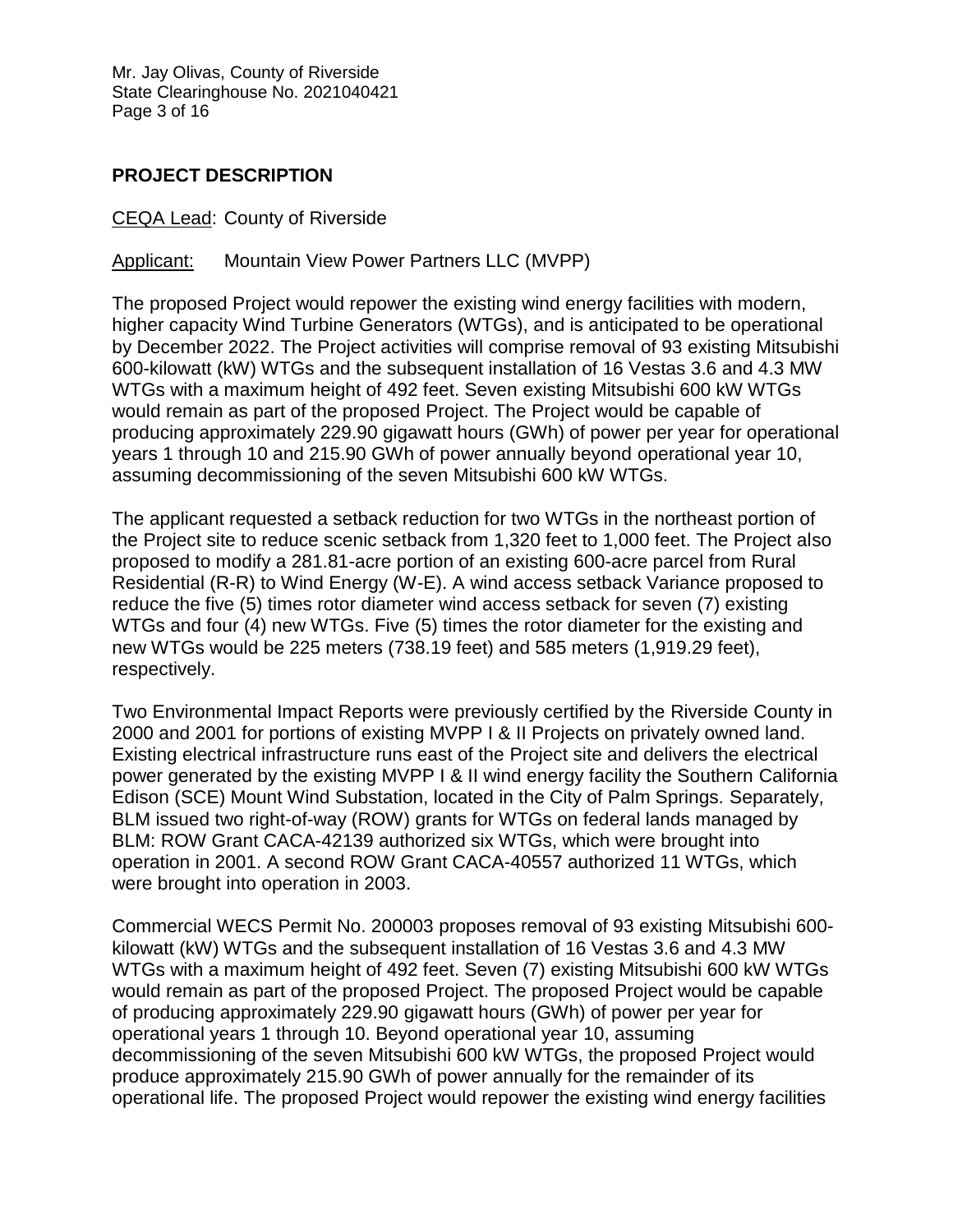Mr. Jay Olivas, County of Riverside State Clearinghouse No. 2021040421 Page 4 of 16

with modern, higher capacity WTGs. The Project is planned to be operational by December 2022.

Change of Zone No. 2000032 proposes to modify a 281.81-acre portion of an existing 600-acre parcel (APN 522-070-027) from Rural Residential (R-R) to Wind Energy (W-E)**.** Variance Case No. 210001 proposes to reduce the five (5) times rotor diameter wind access setback for seven (7) existing WTGs and four (4) new WTGs. Five (5) times the rotor diameter for the existing and new WTGs would be 225 meters (738.19 feet) and 585 meters (1,919.29 feet), respectively. The applicant proposes reducing the five (5) time rotor diameter wind access setback for the 11 existing and new WTGs to a minimum of 110 meters (360.89 feet).

# **COMMENTS AND RECOMMENDATIONS**

CDFW has jurisdiction over the conservation, protection, and management of fish, wildlife, native plants, and the habitat necessary for biologically sustainable populations of those species (biological resources). CDFW offers the comments and recommendations to assist the Lead Agency for adequately identifying and mitigating the Project's significant, or potentially significant, impacts on biological resources. The comments and recommendations are also offered to enable CDFW to adequately review and comment on the proposed Project with respect to impacts on biological resources. CDFW recommends that the MND addresses the ensuing comments.

# **Assessment of Biological Resources**

Section 15125(c) of the CEQA Guidelines states that knowledge of the regional setting of a Project is critical to the assessment of environmental impacts and that special emphasis should be placed on environmental resources that are rare or unique to the region. CDFW recommends that floristic, alliance- and/or association-based mapping and assessment be completed following 2009 or current version of The Manual of California Vegetation. Adjoining habitat areas should also be included in this assessment where site activities could lead to direct or indirect impacts offsite. Habitat mapping at the alliance level will help establish baseline vegetation conditions. CDFW's California Natural Diversity Database (CNDDB) in Sacramento should be contacted to obtain current information on any previously reported sensitive species and habitat, including Significant Natural Areas identified under Chapter 12 of the Fish and Game Code, in the vicinity of the proposed Project. CDFW recommends that CNDDB Field Survey Forms be completed and submitted to CNDDB to document survey results. Please note that CNDDB is not exhaustive in terms of the data it houses, nor is it an absence database. CDFW recommends that it be used as a starting point in gathering information about the potential presence of species within the general area of the Project site.

The assessment should include a comprehensive, recent inventory of rare, threatened, endangered, and other sensitive species located within the Project footprint and within offsite areas with the potential to be affected, including California Species of Special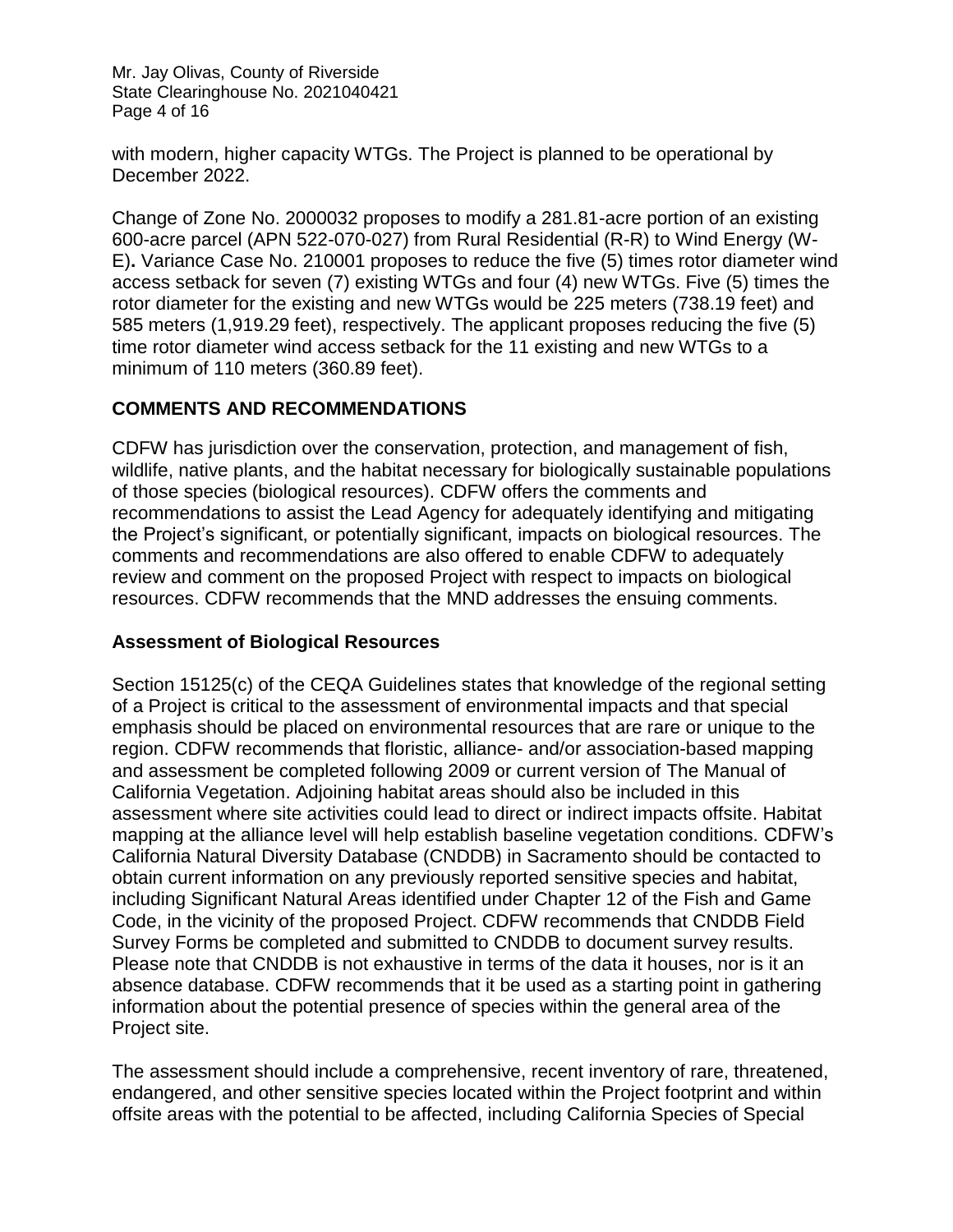Mr. Jay Olivas, County of Riverside State Clearinghouse No. 2021040421 Page 5 of 16

Concern (SSC) and California Fully Protected Species (Fish and Game Code § 3511). Species to be addressed should include all those which meet the CEQA definition (CEQA Guidelines § 15380). The inventory should address seasonal variations in use of the Project area and should not be limited to resident species. Focused species-specific surveys, completed by a qualified biologist and conducted at the appropriate time of year and time of day when the sensitive species are active or otherwise identifiable, are required. Acceptable species-specific survey procedures should be developed in consultation with CDFW and the U.S. Fish and Wildlife Service, where necessary. Note that CDFW generally considers biological field assessments for wildlife to be valid for a one-year period, and assessments for rare plants may be considered valid for a period of up to three years. Some aspects of the proposed Project may warrant periodic updated surveys for certain sensitive taxa, particularly if the Project is proposed to occur over a protracted time frame, or in phases, or if surveys are completed during periods of drought. CDFW recommends species-specific surveys for the desert tortoise. CDFWapproved desert tortoise pre-construction surveys cover 100 percent of the Project area and adjacent habitat using the methods described in the most recent United States Fish and Wildlife Service (USFWS) Desert Tortoise Field Manual. CDFW recommends survey for burrowing owl, a Species of Special Concern. Survey recommendations and guidelines are provided in the Staff Report on Burrowing Owl Mitigation (Department of Fish and Game, March 2012). Development of a desert kit fox and American badger mitigation and monitoring plan is recommended. Desert kit fox is a protected species, and American badger is a Species of Special Concern. CDFW also recommends a thorough, recent, floristic-based assessment of special status plants and natural communities, following CDFW's Protocols for Surveying and Evaluating Impacts to Special Status Native Plant Populations and Natural Communities.

#### **Analysis of Direct, Indirect, and Cumulative Impacts to Biological Resources**

The special-status wildlife species that were observed in the Project site during the 2017, 2018, and 2020 field surveys included red diamond rattlesnake (*Crotalus ruber*), California glossy snake (*Arizona elegans occidentalis*), burrowing owl (*Athene cunicularia*), loggerhead shrike (*Lanius ludovicianus*), Swainson's hawk (*Buteo swainsoni*), LeConte's thrasher (*Toxostoma lecontei*), golden eagle (*Aquila chrysaetos*), Palm Springs ground squirrel*,* Palm Springs pocket mouse, pallid San Diego pocket mouse (*Chaetodipus fallax pallidus),* Townsend's big-eared bat (*Corynorhinus townsendii)*, and pocketed free-tailed bat (*Nyctinomops femorosaccus*). Of these species, burrowing owl, LeConte's thrasher, Palm Springs ground squirrel, and Palm Springs pocket mouse are covered under the CVMSHCP. In addition to these specialstatus species, nesting birds are also likely to occur within the Project site. Three bald eagles were observed during the fixed-point avian surveys over recharge ponds. Desert tortoise, LeConte's thrasher, and Palm Springs pocket mouse were also indicated to have the potential to occur within the Project site. Also, listed species that have a potential to be impacted by the proposed Project include desert tortoise (*Gopherus agassizii*), Swainson's hawk (*Buteo swainsoni*), and bald eagle (*Haliaeetus leucocephalus*). The Project would impact habitat for Palm Springs pocket mouse,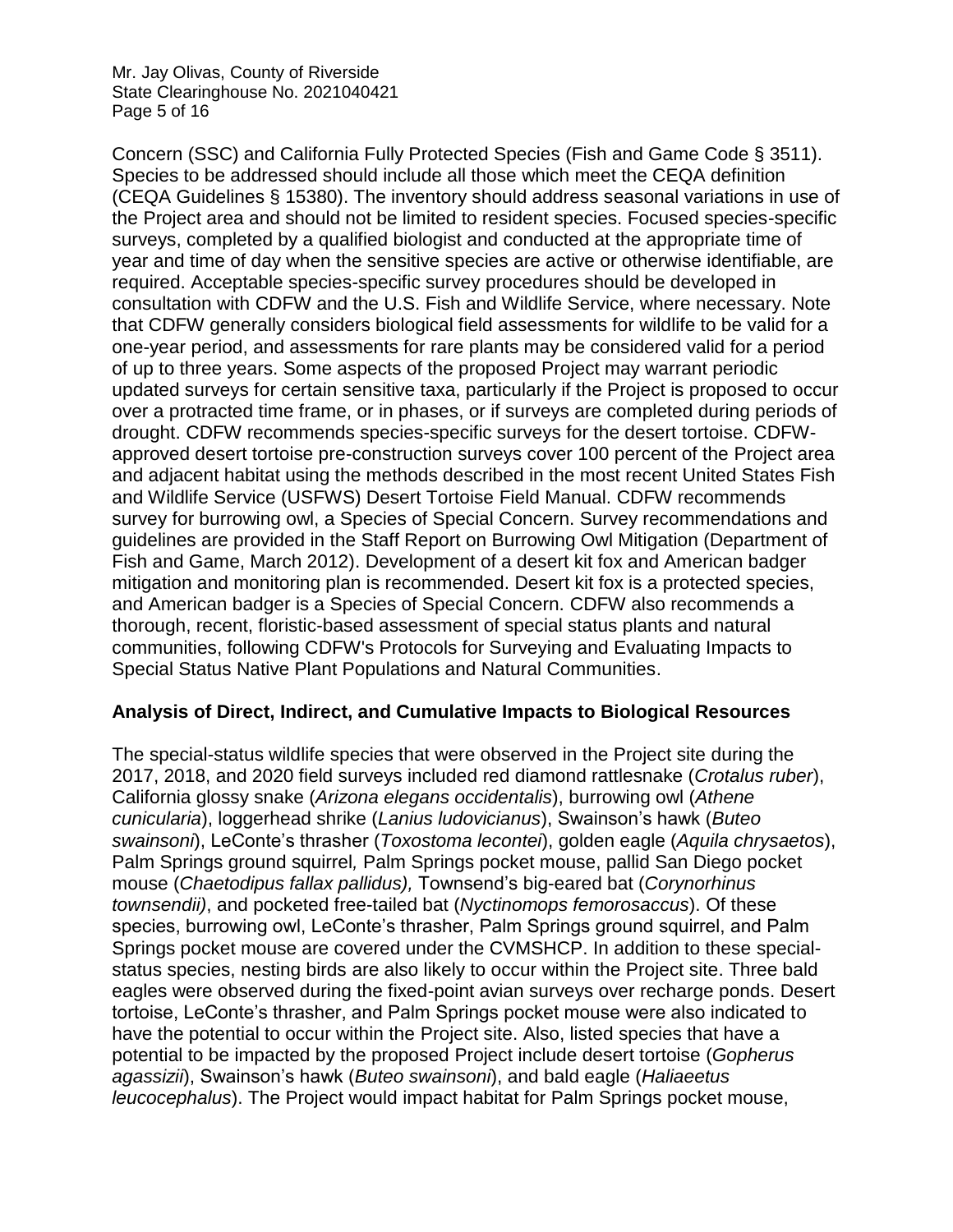Mr. Jay Olivas, County of Riverside State Clearinghouse No. 2021040421 Page 6 of 16

triple-ribbed milkvetch (*Astragalus tricarinatus*), desert tortoise (*Gopherus agassizii*), Palm Springs ground squirrel, and Le Conte's thrasher (*Toxostoma lecontei*).

According to the IS, the Project would result in impacts to 4.48 acres of habitat for tripleribbed milkvetch, 20.22 acres of habitat for desert tortoise, 2.01 acres of habitat for Palm Springs ground squirrel, 20.17 acres habitat for Palm Springs pocket mouse, 20.22 acres habitat for Le Conte's thrasher, 20.22 acres habitat of fluvial and aeolian sand transport, and 20.22 acres habitat of biological corridors within the WFCA. The proposed Project would result in a total of 27.69 acres of permanent and temporary impacts within the WFCA including previously authorized disturbance prior to implementation of the CVMSHCP. The Project would also result in impacts to fluvial and aeolian sand transport and biological corridors. The IS informs about 7.24 acres (6,274 linear feet) of non-wetland streambed subject to Fish and Game Code Section 1602.

The IS proposes that the impacts are to be offset with donation of 248.12-acre land, of which 247.48 acres would be conserved, within the WFCA. Revegetation or restoration of temporary impacts is not proposed after Project completion. Typically, the applicant would be required to pay a per acre mitigation fee to Coachella Valley Association of Governments; however, The IS proposes that the Set-aside Parcel donation would offset impacts in lieu of payment of CVMSHCP mitigation fees. The proposed Project would also impact 111.41 acres (40.37 acres of permanent and 98.72 acres of temporary) outside of the CVMSHCP WFCA. Revegetation or restoration of temporary impacts is not proposed after Project completion outside of the WFCA. The Project would be required to adhere to CVMSHCP Land Use Adjacency Guidelines regardless of these areas being outside of the WFCA.

Two CVMSHCP-covered plant species, Coachella Valley milk-vetch (a federally endangered and California Rare Plant species) and triple-ribbed milkvetch (a federally endangered and California Rare Plant species), known to occur within the immediate vicinity of the Project site. Therefore, the proposed Project could result in impacts to federally listed plant species potentially present in off-site areas during construction activities due to generation of fugitive dust, the release of chemical pollutants, and the adverse effect of invasive plant species. The Project site contains 291.73 acres of tripleribbed milkvetch, of which a total of 4.48 acres would be directly impacted by Project implementation.

The IS indicated occurrence of Class 4 burrows for desert tortoise, a federally and state threatened and CVMSHCP Covered Species within the Project site. The Project site contains 383.39 acres of habitat for desert tortoise, of which a total of 20.22 acres would be directly impacted by Project implementation. There is a plausible concern about the type of structure (lattice or monopole) proposed for the new met tower located just inside of the WFCA. This concern pertains to the tower's potential to facilitate increased perching and nesting opportunities for ravens that could then potentially prey on existing and/or future desert tortoise in the WFCA.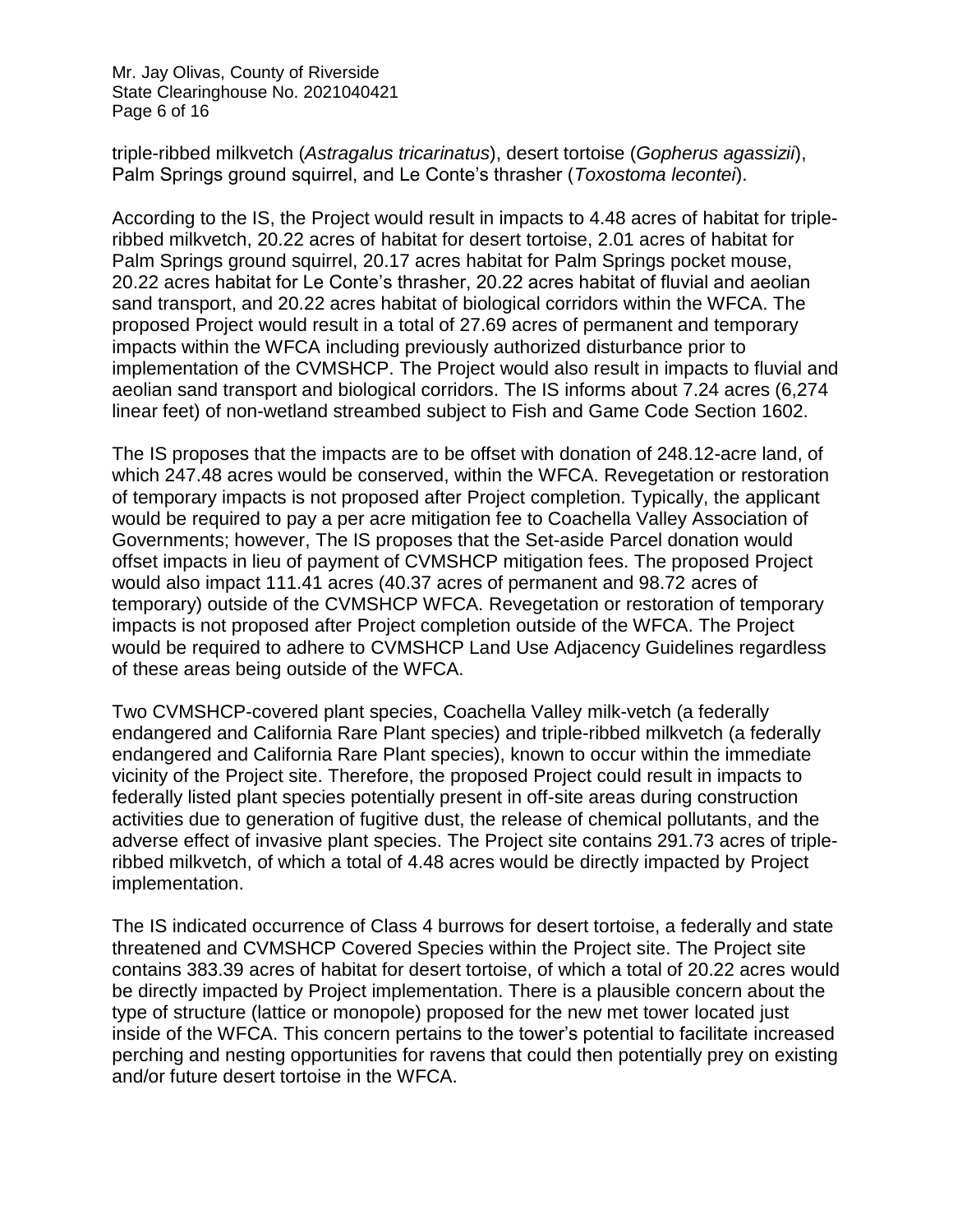Mr. Jay Olivas, County of Riverside State Clearinghouse No. 2021040421 Page 7 of 16

Swainson's hawk, a state-listed threatened species and not covered under the CVMSHCP, was observed within the Project site, and potentially may nest or fly within the Project site. Bald eagle, a state-listed endangered species and not covered under the CVMSHCP, was observed foraging over the recharge ponds. This species could occur within and around the Project vicinity. During operation, The Project has high potential to directly impact golden eagles, a CDFW Fully Protected Species that is not covered by the CVMSHCP. This species has a high potential to fly through the Project site. Also, the IS informs 3.7% increase in total rotor-swept area relative to the existing wind farm. CDFW recommends comprehensive avian monitoring during the operation of the proposed Project.

The IS should provide a thorough discussion of the direct, indirect, and cumulative impacts expected to adversely affect biological resources as a result of the Project. To ensure that Project impacts to biological resources are fully analyzed, the following information should also be included in the MND.

- 1. A discussion of potential impacts from lighting, noise, human activity, and wildlifehuman interactions created by zoning of development Projects or other Project activities adjacent to natural areas, exotic and/or invasive species, and drainage. The latter subject should address Project-related changes on drainage patterns and water quality within, upstream, and downstream of the Project site, including: volume, velocity, and frequency of existing and post-Project surface flows; polluted runoff; soil erosion and/or sedimentation in streams and water bodies; and post-Project fate of runoff from the Project site.
- 2. A discussion of potential indirect Project impacts on biological resources, including resources in areas adjacent to the Project footprint, such as nearby public lands (e.g. National Forests, State Parks, etc.), open space, adjacent natural habitats, riparian ecosystems, wildlife corridors, and any designated and/or proposed reserve or mitigation lands (e.g., preserved lands associated with a Natural Community Conservation Plan, or other conserved lands).
- 3. An evaluation of impacts to adjacent open space lands from both the construction of the Project and long-term operational and maintenance needs.
- 4. A cumulative effects analysis developed as described under CEQA Guidelines § 15130. Please include all potential direct and indirect Project related impacts to riparian areas, wetlands, vernal pools, alluvial fan habitats, wildlife corridors or wildlife movement areas, aquatic habitats, sensitive species and other sensitive habitats, open lands, open space, and adjacent natural habitats in the cumulative effects analysis. General and specific plans, as well as past, present, and anticipated future Projects, should be analyzed relative to their impacts on similar plant communities and wildlife habitats.
- 5. The Project has decades long life-span, and the potential loss in desert tortoise and other habitat expansion and population density changes with time needs be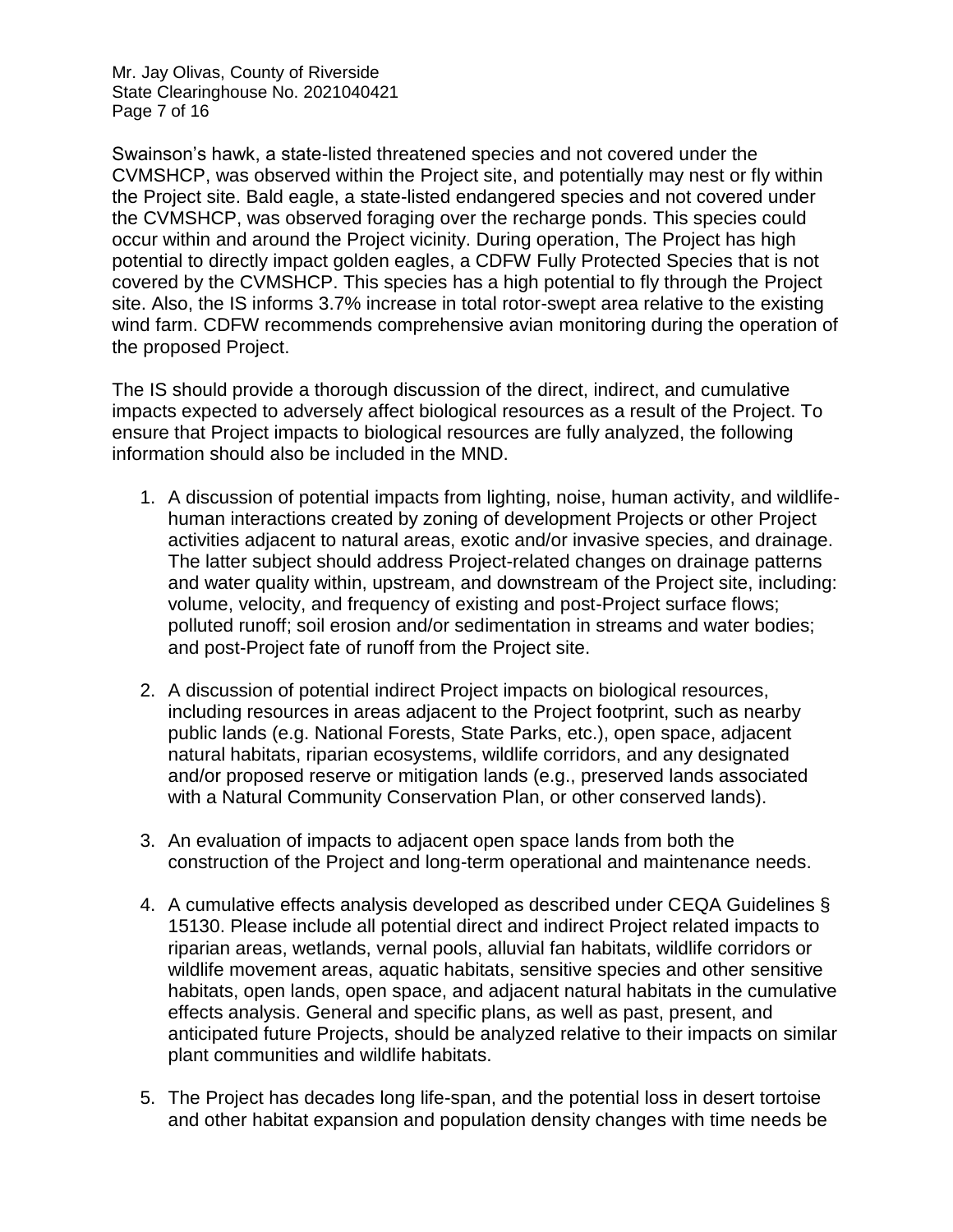accounted for considering fully mitigated standards. For adequacy of mitigation analysis, there is a need to consider both spatial and temporal effects on habitat as well as cumulative impacts of the activities on habitat biodiversity and microclimate variability for sustaining desert tortoise and other species.

### **Mitigation Measures for Project Impacts to Biological Resources**

The MND should include appropriate and adequate avoidance, minimization, and/or mitigation measures for all direct, indirect, and cumulative impacts that are expected to occur as a result of the construction and long-term operation and maintenance of the Project. When proposing measures to avoid, minimize, or mitigate impacts, CDFW recommends consideration of the following comments.

### **Fully Protected Species**

Several Fully Protected Species (Fish and Game Code § 3511) have the potential to occur within or adjacent to the Project area. Fully protected species may not be taken or possessed at any time. Project activities described in the MND should be designed to completely avoid any fully protected species that have the potential to be present within or adjacent to the Project area. CDFW also recommends that the MND fully analyze potential adverse impacts to fully protected species due to habitat modification, loss of foraging habitat, and/or interruption of migratory and breeding behaviors. CDFW recommends that the Lead Agency include in the analysis appropriate avoidance, minimization and mitigation measures to reduce any possible indirect impacts to fully protected species.

# **Sensitive Plant Communities**

CDFW considers sensitive plant communities to be imperiled habitats having both local and regional significance. Plant communities, alliances, and associations with a statewide ranking of S-1, S-2, S-3, and S-4 should be considered sensitive and declining at the local and regional level. These ranks can be obtained by querying the CNDDB and are included in the 2009 or current version of The Manual of California Vegetation. The MND should include measures to fully avoid and otherwise protect sensitive plant communities from Project-related direct and indirect impacts. Minimization measures may include transplanting perennial species, seed collection and dispersal from annual species, and other conservation strategies that will protect the viability of the local population. If minimization measures are implemented, monitoring of plant populations will be conducted annually for 5 years to assess the mitigation's effectiveness. The performance standard for mitigation will be no net reduction in the size or viability of the local population.

#### **Mitigation**

CDFW considers adverse Project-related impacts to sensitive species and habitats to be significant to both local and regional ecosystems, and the MND should include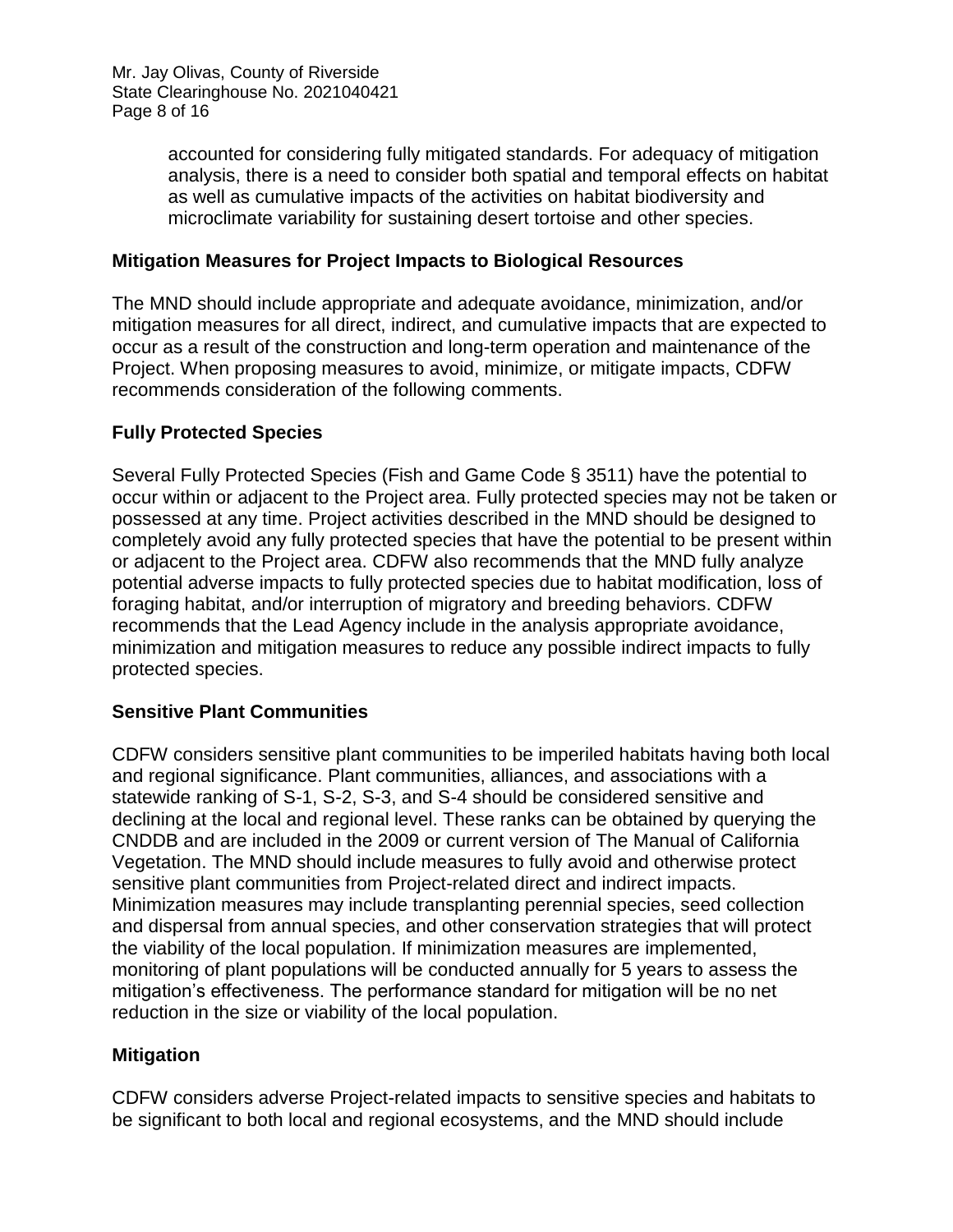Mr. Jay Olivas, County of Riverside State Clearinghouse No. 2021040421 Page 9 of 16

mitigation measures for adverse Project-related impacts to these resources. Mitigation measures should emphasize avoidance and reduction of Project impacts. For unavoidable impacts, onsite habitat restoration and/or enhancement should be evaluated and discussed in detail. If onsite mitigation is not feasible or would not be biologically viable and therefore not adequately mitigate the loss of biological functions and values, offsite mitigation through habitat creation and/or acquisition and preservation in perpetuity should be addressed. The MND should include measures to perpetually protect the targeted habitat values within mitigation areas from direct and indirect adverse impacts in order to meet mitigation objectives to offset Project-induced qualitative and quantitative losses of biological values. Specific issues that should be addressed include restrictions on access, land dedications, long-term monitoring and management, control of illegal dumping, water pollution, and human intrusion.

# **Moving out of Harm's Way**

The proposed Project is anticipated to result in the clearing of natural habitats that support native species. To avoid direct mortality, CDFW recommends that the lead agency condition the MND to require that a CDFW-approved qualified biologist be retained to be onsite prior to and during all ground- and habitat-disturbing activities to move out of harm's way special status species or other wildlife of low or limited mobility that would otherwise be injured or killed from Project-related activities. Movement of wildlife out of harm's way should be limited to only those individuals that would otherwise by injured or killed, and individuals should be moved only as far a necessary to ensure their safety. Furthermore, it should be noted that the temporary relocation of onsite wildlife does not constitute effective mitigation for the purposes of offsetting Project impacts associated with habitat loss.

#### **California Endangered Species Act**

CDFW is responsible for ensuring appropriate conservation of fish and wildlife resources including threatened, endangered, and/or candidate plant and animal species, pursuant to the California Endangered Species Act (CESA). A CESA Incidental Take Permit (ITP) is issued to conserve, protect, enhance, and restore State-listed CESA species and their habitats. CDFW recommends that a CESA ITP be obtained if the Project has the potential to result in "take" (California Fish and Game Code Section 86 defines "take" as "hunt, pursue, catch, capture, or kill, or attempt to hunt, pursue, catch, capture, or kill") of CESA-listed species. Take of any CESA-listed species is prohibited except as authorized by state law (Fish and Game Code, §§ 2080 & 2085). If the Project, including the Project construction or any Project-related activity during the life of the Project, results in take of CESA-listed species, CDFW recommends that the Project proponent seek appropriate authorization prior to Project implementation through an ITP. Desert tortoise and Mohave ground squirrel are two CESA-listed threatened species that have potential to occur within the Project Area, presence needs to be determined by protocol surveys required by the Lead Agency. CDFW encourages early consultation, as significant modification to the proposed Project and avoidance, minimization, and mitigation measures may be necessary to obtain a CESA ITP. Please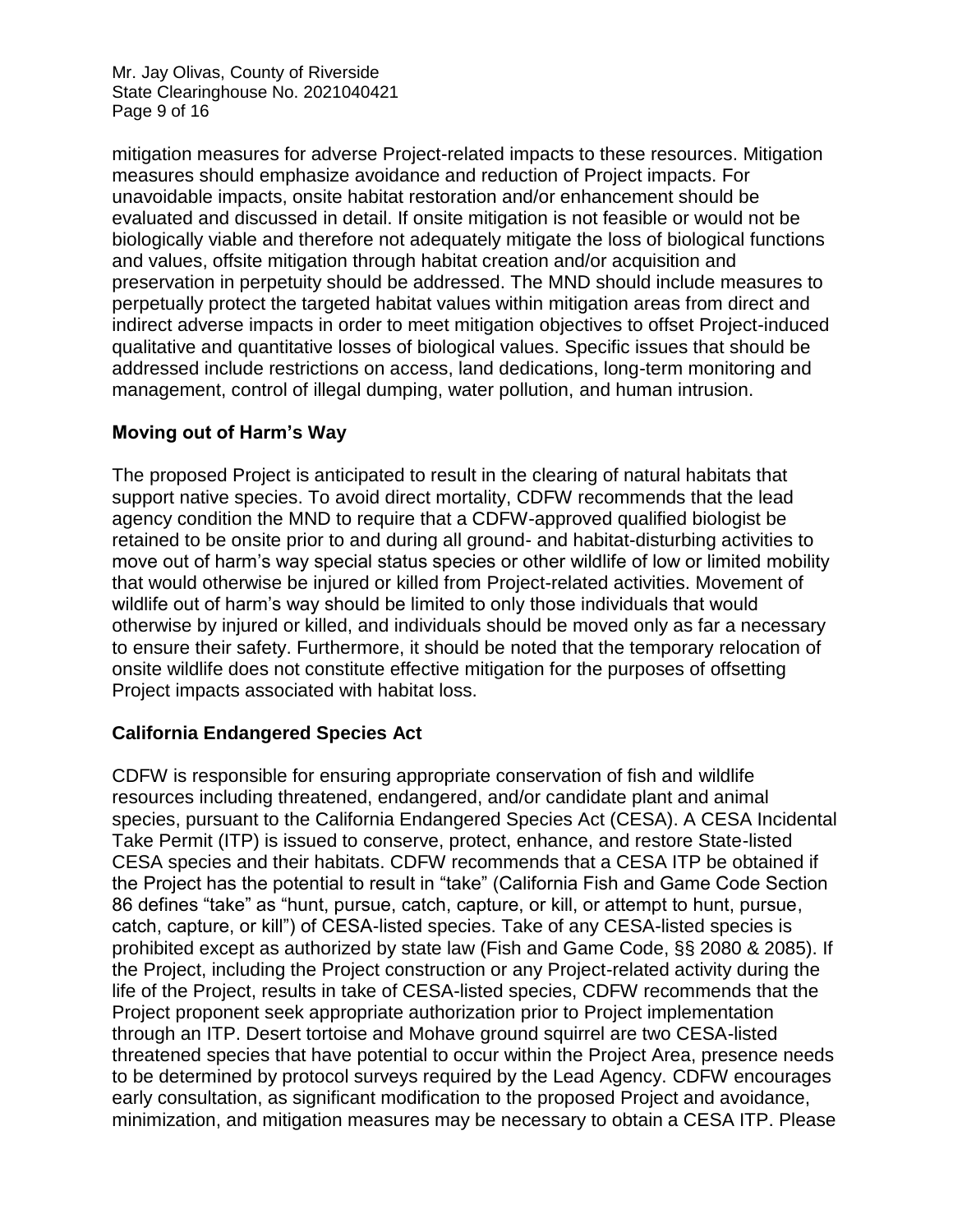Mr. Jay Olivas, County of Riverside State Clearinghouse No. 2021040421 Page 10 of 16

note that the proposed avoidance, minimization, and mitigation measures must be sufficient for CDFW to conclude that the Project's impacts are fully mitigated and the measures, when taken in aggregate, must meet the full mitigation standard.

### **Desert Tortoise**

CDFW recommends inclusion of mitigation measures to avoid potentially significant impacts to desert tortoise, a CESA-listed species as threatened and a candidate for endangered species. The measures need to include specificity on who will perform the survey, what type of survey will be performed, and what actions will be taken should desert tortoise presence be confirmed during the survey. The measures need to address avoidance, minimization, or mitigation measures should desert tortoise enter the Project site during the life of the Project. Take (hunt, pursue, catch, capture, or kill, or attempt to hunt, pursue, catch, capture, or kill) is prohibited unless authorized by state law (Fish and Game Code, §§ 2080 & 2085). Project activities have the potential to take desert tortoise. The measure as written does not ensure a qualified biologist, experienced in locating desert tortoise individuals in all life stages and their sign, will complete the survey following CDFW approved protocols. Additionally, should desert tortoise presence be confirmed, the measure needs to include avoidance, minimization and mitigation to avoid take.

If the Project, including the Project construction or any Project-related activity during the life of the Project, may result in take of CESA-listed species, CDFW recommends that the Project proponent seeks appropriate authorization prior to Project implementation through an incidental take permit (ITP). CDFW recommends inclusion of protocol level survey and a measure for a qualified biologist in the environmental document. A qualified biologist shall conduct a protocol level presence or absence survey no more than 14 days prior to initiating Project activities in accordance with the survey methodology described in U.S. Fish and Wildlife Service Desert Tortoise (Mojave Population) Field Manual. In addition, the survey shall utilize perpendicular survey routes and 100-percent visual coverage of the Project area and 50-foot buffer zone for desert tortoise and their sign. If the survey confirms absence, a qualified biological monitor shall remain on-site during all Project activities to confirm desert tortoise do not enter the Project site. If the survey confirms presence, the Project Proponent shall obtain an ITP for desert tortoise prior to the start of Project activities. If the biological monitor during the life of the Project encounters a desert tortoise, work shall be suspended, and the Project Proponent shall obtain an ITP for the species prior to the restarting Project activities. All clearance surveys need to be conducted during the active season for desert tortoise.

# **Burrowing Owl**

Burrowing owls, a CDFW Species of Special Concern and a CVMSHCP Covered Species, were observed during the 2020 field surveys. One occupied burrow within the WFCA and one unoccupied burrow outside of the WFCA were observed. Potential construction-related direct impacts to burrowing owl could result from destruction of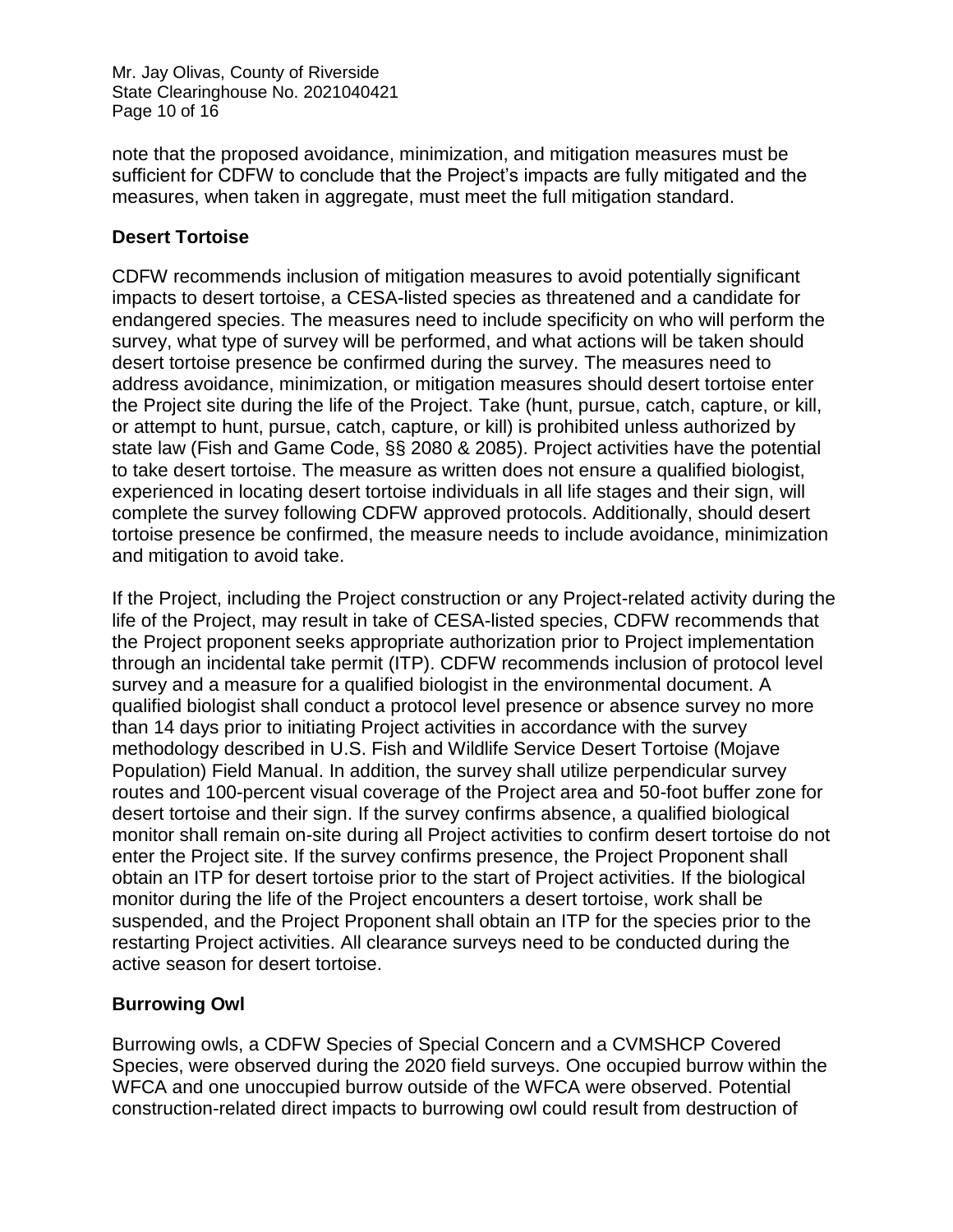Mr. Jay Olivas, County of Riverside State Clearinghouse No. 2021040421 Page 11 of 16

burrowing owl dens; destruction of nests, eggs, and young; and entombment of adults. CDFW recommends inclusion of mitigation measures to avoid potentially significant impacts to burrowing owls, a Species of Special Concern. The measures need to include specificity on who will perform the burrowing owl survey, what type of survey will be performed, and what actions will be taken should burrowing owl presence be confirmed during the survey. It is necessary to address avoidance, minimization, or mitigation measures. Project-related activities have potential to take burrowing owl individuals and their nests and may result in loss of burrowing owl habitat. Take of individual burrowing owls and their nests is defined by Fish and Game Code section 86, and prohibited by sections 3503, 3503.5 and 3513. Take is defined in Fish and Game Code Section 86 as "hunt, pursue, catch, capture or kill, or attempt to hunt, pursue, catch, capture or kill." Burrowing owls are dependent on burrows at all times of the year for survival and/or reproduction, evicting them from nesting, roosting, and satellite burrows may lead to indirect impacts or take. Loss of access to burrows will likely result in varying levels of increased stress on burrowing owls and could depress reproduction, increase predation, increase energetic costs, and introduce risks posed by having to find and compete for available burrows.

Eviction of burrowing owls is a potentially significant impact under CEQA. CDFW recommends inclusion a measure for a qualified biologist in the environmental document. Burrowing owl surveys shall be conducted by a qualified biologist at least 14 days prior to any Project activities, at any time of year. Surveys shall be completed following the recommendations and guidelines provided within the Staff Report on Burrowing Owl Mitigation (CDFG, March 2012) or most recent version by a qualified biologist. If an active burrowing owl burrow is detected within any Project disturbance area, or within a 500-foot buffer of the disturbance area, a 300- foot radius buffer zone surrounding the burrow shall be flagged, and no impacts to soils or vegetation or noise levels above 65 dBA shall be permitted while the burrow remains active or occupied. Disturbance-free buffers may be modified based on site-specific conditions in consultation with CDFW. The qualified biologist shall monitor active burrows daily and will increase buffer sizes as needed if owls show signs of disturbance. If active burrowing owl burrows are located within any work area and impact cannot be avoided, a qualified biologist shall submit a burrowing owl exclusion plan to CDFW for review and approval. The burrowing owl exclusion plan shall include permanent compensatory mitigation consistent with the recommendations in the Staff Report on Burrowing Owl Mitigation such that the habitat acreage, number of burrows and burrowing owls impacted are replaced. Passive relocation shall take place outside the nesting season (1 February to 31 August).

# **LeConte's Thrasher**

LeConte's thrasher is a CDFW Species of Special Concern and a CVMSHCP Covered Species. The Project site contains 383.39 acres of habitat for LeConte's thrasher, of which a total of 20.22 acres of direct impact due to Project implementation. Consistency with CVMSHCP requires a pre-construction survey for LeConte's thrasher. During the nesting season, January 15 through June 15, prior to the start of construction activities,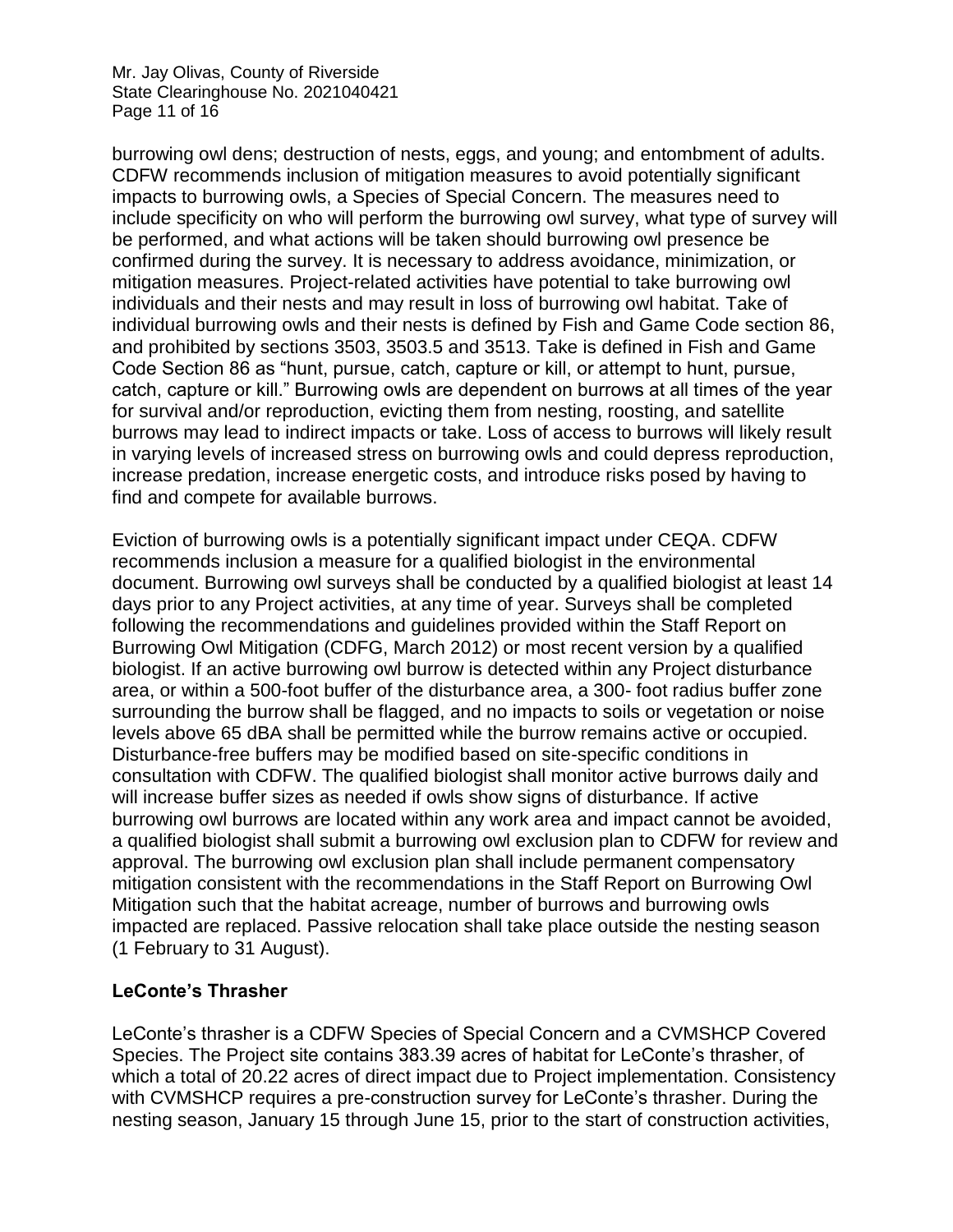Mr. Jay Olivas, County of Riverside State Clearinghouse No. 2021040421 Page 12 of 16

a Qualified Biologist will conduct surveys within the Whitewater Floodplain Conservation Area, within 500 feet of the impact area, or to the property boundary if less than 500 feet. If nesting Le Conte's thrashers are found, an exclusion buffer will be established around the nest site in any location where work may occur within 500 feet of the active nest. The exclusion buffer will be staked and flagged. No construction will be permitted within the buffer during the breeding season of January 15 through June 15 or until the young have fledged.

# **Nesting Birds and Migratory Birds**

It is the Project proponent's responsibility to comply with all applicable laws related to nesting birds and birds of prey. Migratory non-game native bird species are protected by international treaty under the federal Migratory Bird Treaty Act (MBTA) of 1918, as amended (16 U.S.C. 703 *et seq.*). In addition, sections 3503, 3503.5, and 3513 of the Fish and Game Code (FGC) also afford protective measures as follows: Section 3503 states that it is unlawful to take, possess, or needlessly destroy the nest or eggs of any bird, except as otherwise provided by FGC or any regulation made pursuant thereto; Section 3503.5 states that is it unlawful to take, possess, or destroy any birds in the orders Falconiformes or Strigiformes (birds-of-prey) or to take, possess, or destroy the nest or eggs of any such bird except as otherwise provided by FGC or any regulation adopted pursuant thereto; and Section 3513 states that it is unlawful to take or possess any migratory nongame bird as designated in the MBTA or any part of such migratory nongame bird except as provided by rules and regulations adopted by the Secretary of the Interior under provisions of the MBTA. CDFW recommends that the analysis includes the results of avian surveys, as well as specific avoidance and minimization measures to ensure that impacts to nesting birds do not occur. Project-specific avoidance and minimization measures may include, but not be limited to: Project phasing and timing, monitoring of Project-related noise (where applicable), sound walls, and buffers, where appropriate. The measures should also include specific avoidance and minimization measures that will be implemented should a nest be located within the Project site. For pre-construction surveys, CDFW recommends that the surveys be required no more than three days prior to vegetation clearing or ground disturbance activities, as instances of nesting could be missed if surveys are conducted sooner.

# **Special Status Plant Species**

The Biological Resources Assessment needs to include explanation of methodology and results of the survey of special status plants. CDFW recommends California Natural Diversity Database be used as a starting point in gathering information about the potential presence of species within the general area of the Project site, and surveys should not be restricted or limited to generated lists. It is unclear if a botanical field survey to identify all plants to the taxonomic level necessary to determine rarity and listing status was performed. Botanical field surveys should be conducted during times of year when plants are evident and identifiable (i.e. flowering or fruiting), which may warrant multiple surveys during the season to capture floristic diversity. Habitats, such as desert plant communities that have annual and short-lived perennial plants as major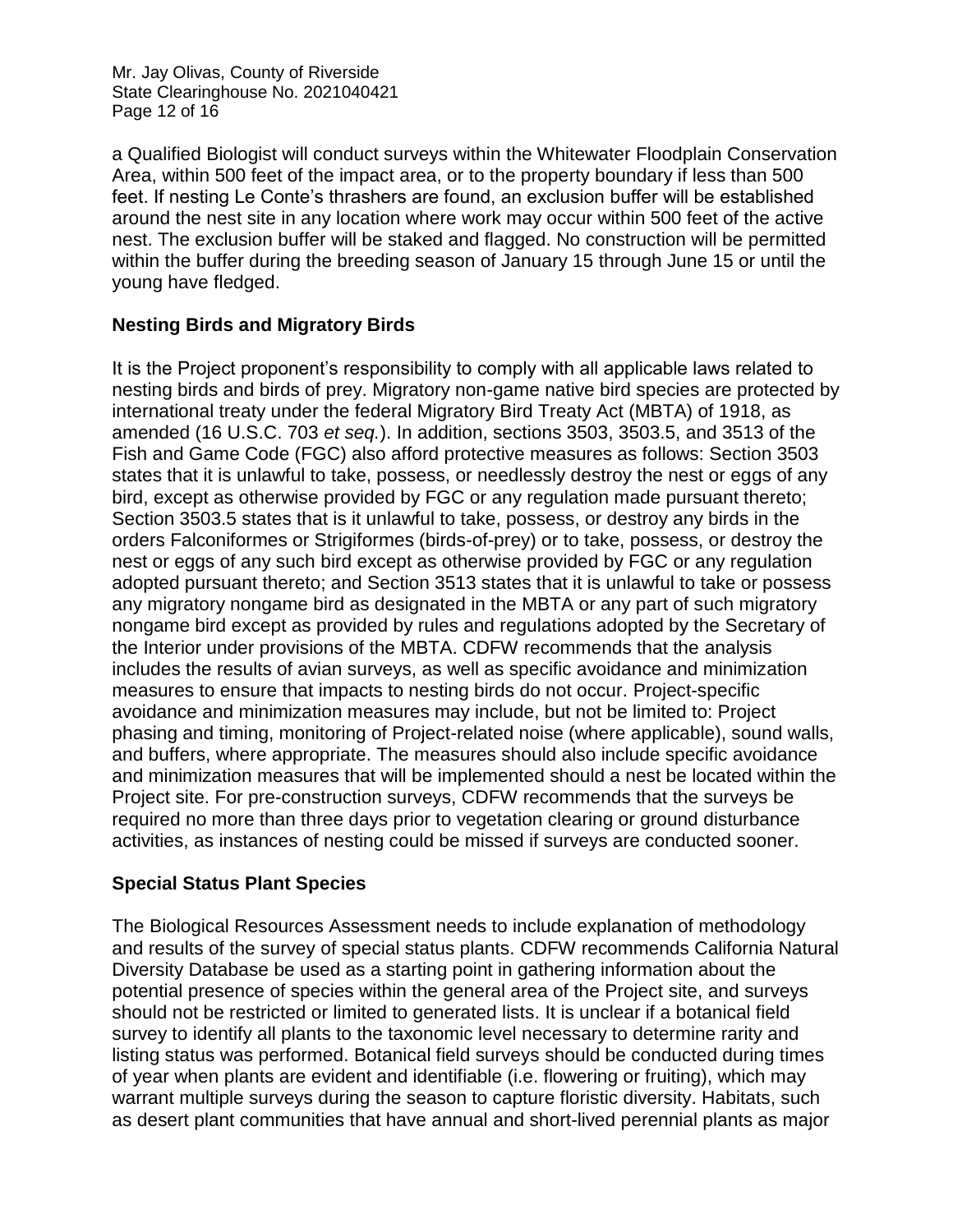Mr. Jay Olivas, County of Riverside State Clearinghouse No. 2021040421 Page 13 of 16

floristic components may require yearly surveys to accurately document baseline conditions for purposes of impact assessment. Sensitive plant species are listed under the CESA as threatened, or endangered, or proposed or candidates for listing; designated as rare under the Native Plant Protection Act; or plants that otherwise meet the definition of rare, threatened, or endangered species under CEQA. Plants constituting California Rare Plant Ranks 1A, 1B, 2A, and 2B generally meet the criteria of a CESA-listed species and should be considered as an endangered, rare or threatened species for the purposes of CEQA analysis. Take of any CESA-listed species is prohibited except as authorized by state law (Fish and Game Code, §§ 2080 & 2085). Fish and Game Code Sections 1900–1913 includes provisions that prohibit the take of endangered and rare plants from the wild and a salvage requirement for landowners. To ensure that Project impacts to biological resources are fully analyzed, CDFW recommends a thorough floristic-based assessment of special status plants and natural communities. Note that CDFW generally considers biological field assessments for rare plants valid for a period of up to three years. CDFW recommends inclusion of the following mitigation measure.

Pre-construction botanical surveys shall be conducted at the appropriate time of year by a qualified biologist following CDFW's Protocols for Surveying and Evaluating Impacts to Special Status Native Plant Populations and Natural Communities (CDFW, March 2018*)* or most recent version. Should special status plants or natural communities be present in the Project area, a qualified biologist shall develop species specific avoidance, minimization, and mitigation measures to ensure there is no net reduction in the size or viability of the local population. CDFW also recommends that the Lead Agency reviews the listing status of Western Joshua Tree (*Yucca brevifolia*) prior to finalizing the MND and implements appropriate measures. If the Project, including the Project construction or any Project-related activity during the life of the Project, may result in take of CESA-listed species, CDFW recommends that the Project proponent seeks appropriate authorization prior to Project implementation through an incidental take permit (ITP). Should any CESA-listed plant species be present at the Project site, the Project Proponent shall obtain an incidental take permit for those species prior to the start of Project activities.

#### **American Badger and Desert Kit Fox**

American badger is a Species of Special Concern. Desert kit fox is a protected species and may not be taken at any time pursuant to Title 14 of the California Code of Regulations Section 460. Project activities have the potential to take American badger and desert kit fox individuals, and development may result in loss of habitat and/or foraging habitat. CDFW recommends inclusion of pre-construction American Badger and Desert Kit Fox survey and suggests the following measure be included in the environmental document. No more than 30 days prior to the beginning of ground disturbance and/or Project activities, a qualified biologist shall conduct a survey to determine if potential desert kit fox or American badger burrows are present in the Project Area. If potential burrows are located, they shall be monitored by the qualified biologist. If the burrow is determined to be active, the qualified biologist shall verify there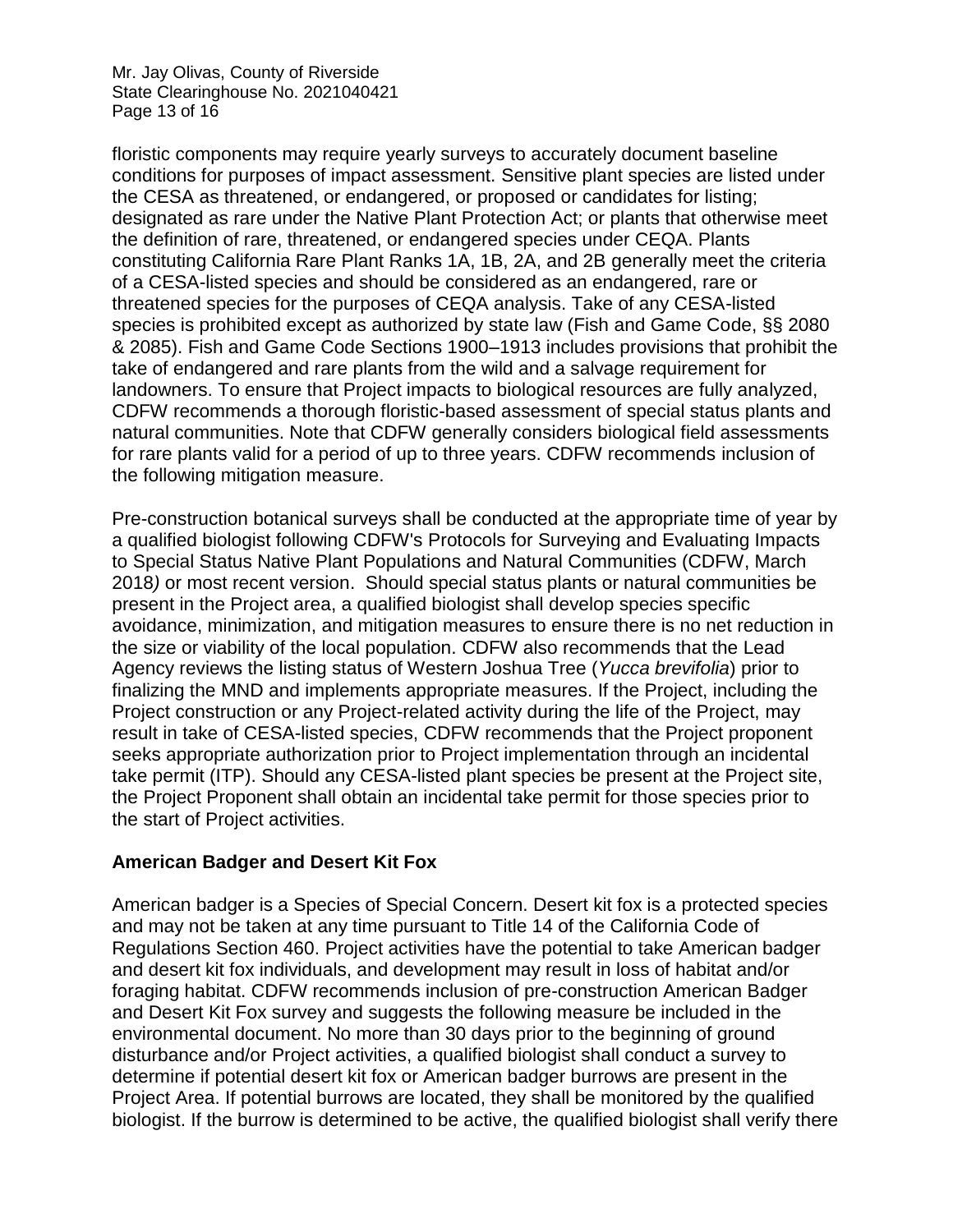Mr. Jay Olivas, County of Riverside State Clearinghouse No. 2021040421 Page 14 of 16

are suitable burrows outside of the Project Area prior to undertaking passive relocation actions. If no suitable burrows are located, artificial burrows shall be created at least 14 days prior to passive relocation. The qualified biologist shall block the entrance of the active burrow with soil, sticks, and debris for 3-5 days to discourage the use of the burrow prior to Project activities. The entrance shall be blocked to an incrementally greater degree over the 3-5-day period. After the qualified biologist has determined there are no active burrows the burrows shall be hand-excavated to prevent re-use. No disturbance of active dens shall take place when juvenile desert kit fox and juvenile American badgers may be present and dependent on parental care. A qualified biologist shall determine appropriate buffers and maintain connectivity to adjacent habitat should natal burrows be present.

#### **Wildlife in Pipes and Construction Materials**

Biological Monitor(s) shall visually check all sections of pipe/construction materials for the presence of wildlife sheltering within them prior to the pipe sections being placed in the trench and attached together, or shall have the ends capped while stored on site so as to prevent wildlife from entering. After attachment of the pipe sections to one another, whether in the trench or not, the exposed end(s) of the pipeline shall be capped at the end of each day during construction to prevent wildlife from entering and being trapped within the pipeline.

### **Escape Ramp in Trench**

At the end of each work day, the Biological Monitor(s) shall place an escape ramp at each end of the open trench to allow any animals that may have become entrapped in the trench to climb out overnight. The ramp may be constructed of either dirt fill or wood planking or other suitable material that is placed at an angle no greater than 30 degree.

# **Coachella Valley Multiple Species Habitat Conservation Plan**

The proposed Project occurs within the CVMSHCP area and is subject to the provisions and policies of the CVMSHCP. In order to be considered a covered activity, the Project should demonstrate that proposed actions are consistent with the CVMSHCP and the associated Implementing Agreement. In 2008, CDFW issued Natural Community Conservation Plan Approval and Take Authorization for the CVMSHCP per Section 2800, *et seq*., of the California Fish and Game Code. The CVMSHCP establishes a multiple species conservation program to minimize and mitigate habitat loss and provides for the incidental take of covered species in association with activities covered under the permit. Compliance with approved habitat plans, such as the CVMSHCP, is discussed in CEQA. Specifically, Section 15125(d) of the CEQA Guidelines requires that the CEQA document discuss any inconsistencies between a proposed Project and applicable general plans and regional plans, including habitat conservation plans and natural community conservation plans. An assessment of the impacts to the CVMSHCP as a result of this Project is necessary to address CEQA requirements. Because the proposed Project is located within a Conservation Area, it is subject to the Joint Project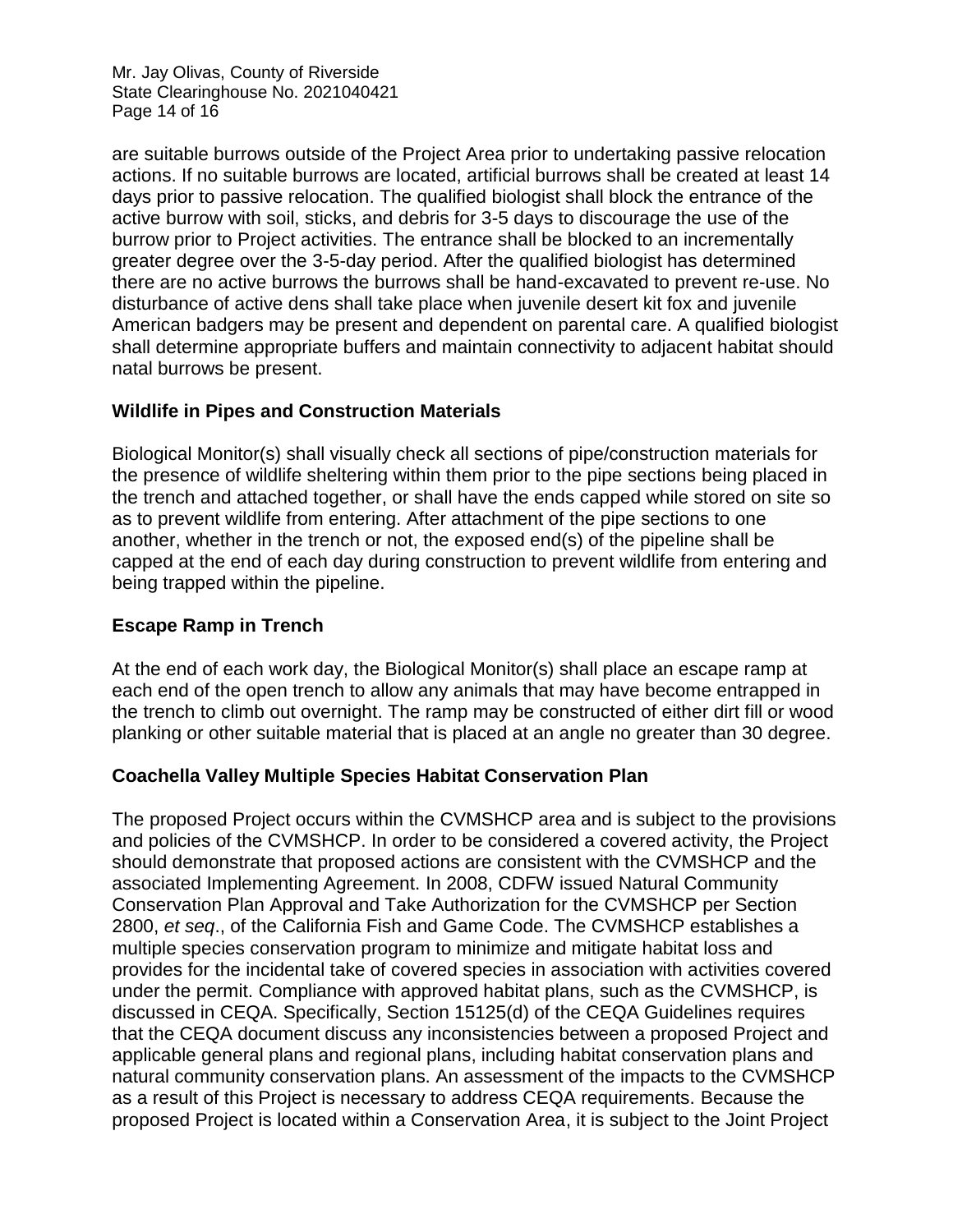Mr. Jay Olivas, County of Riverside State Clearinghouse No. 2021040421 Page 15 of 16

Review process through the Coachella Valley Conservation Commission. To obtain take through the CVMSHCP, the Project needs to demonstrate consistency with the Conservation Objectives, and address Avoidance, Minimization, and Mitigation Measures, and Land Use Adjacency Guidelines as identified in CVMSHCP. If any part of the Project that is not processed through the CVMSHCP for covered species, then the Project may be subject to the Federal Endangered Species Act (FESA) and/or CESA for threatened, endangered, and/or candidate species. Regardless of whether take is obtained through the CVMSHCP or through a CESA ITP, the MND needs to address how the proposed Project will affect the conservation objectives of the CVMSHCP. All surveys required by the CVMSHCP to determine consistency should be conducted and detailed results are to be included in the final assessment.

### **Lake and Streambed Alteration Program**

Fish and Game Code section 1602 requires an entity to notify CDFW prior to commencing any activity that may do one or more of the following: Substantially divert or obstruct the natural flow of any river, stream or lake; Substantially change or use any material from the bed, channel or bank of any river, stream, or lake; or Deposit debris, waste or other materials that could pass into any river, stream or lake. Please note that "any river, stream or lake" includes those that are episodic (i.e., those that are dry for periods of time) as well as those that are perennial (i.e., those that flow year-round). This includes ephemeral streams, desert washes, and watercourses with a subsurface flow. It may also apply to work undertaken within the flood plain of a body of water. Upon receipt of a complete notification, CDFW determines if the proposed Project activities may substantially adversely affect existing fish and wildlife resources and whether a Lake and Streambed Alteration (LSA) Agreement is required. An LSA Agreement includes measures necessary to protect existing fish and wildlife resources. CDFW may suggest ways to modify your Project that would eliminate or reduce harmful impacts to fish and wildlife resources. CDFW's issuance of an LSA Agreement is a "Project" subject to CEQA (see Pub. Resources Code 21065). To facilitate issuance of an LSA Agreement, if necessary, the MND should fully identify the potential impacts to the lake, stream, or riparian resources, and provide adequate avoidance, mitigation, and monitoring and reporting commitments. Early consultation with CDFW is recommended, since modification of the proposed Project may be required to avoid or reduce impacts to fish and wildlife resources.

#### **Environmental Data**

CEQA requires that information developed in environmental impact reports and negative declarations be incorporated into a database which may be used to make subsequent or supplemental environmental determinations. (Pub. Resources Code, § 21003, subd. (e).) Accordingly, please report any special status species and natural communities detected during Project surveys to the California Natural Diversity Database (CNDDB).

# **Filing Fees**